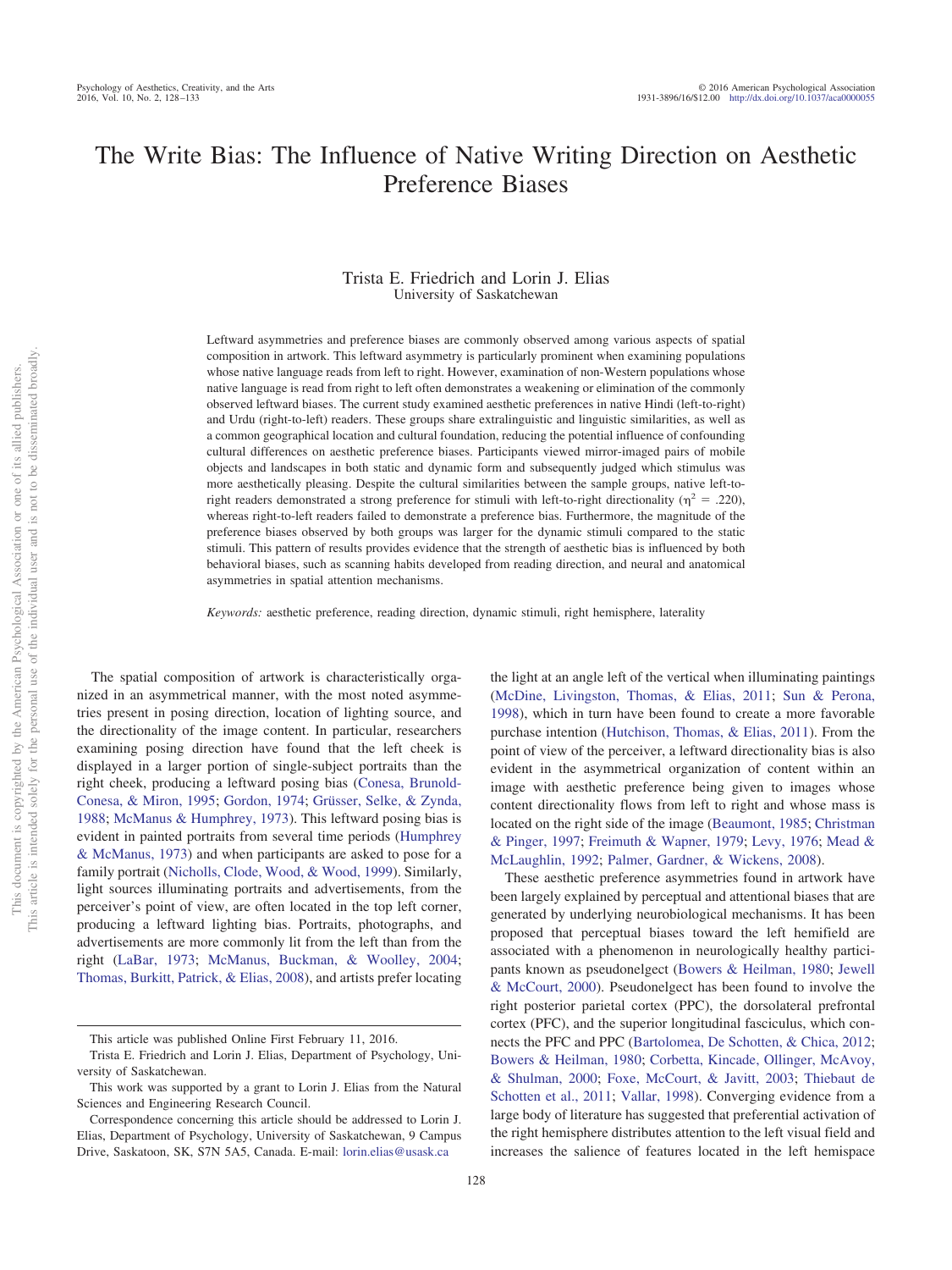during visuospatial tasks, such as viewing artistic stimuli [\(Bulti](#page-4-15)[tude & Aimola Davies, 2006;](#page-4-15) [Kinsbourne, 1970;](#page-4-12) [Loftus & Nich](#page-4-16)[olls, 2012;](#page-4-16) [Ossandón, Onat, & König, 2014;](#page-5-10) [Nuthmann & Mat](#page-5-11)[thias, 2013;](#page-5-11) [Reuter-Lorenz, Kinsbourne, & Moscovitch, 1990\)](#page-5-12).

Visuospatial research using vertebrate animal models has provided further support for an underlying neurobiological mechanism that may be influencing an attentional bias to the left visual field, as a consequence of the right hemisphere's dominance over spatial attention processing [\(Diekamp, Manns, Güntürkün, Vallor](#page-4-17)[tigara, & Regolin, 2005;](#page-4-17) [Diekamp, Regolin, Güntürkün, & Val](#page-4-18)[lortigara, 2005;](#page-4-18) [Regolin, 2006;](#page-5-13) [Rugani, Kelly, Szelest, Regolin, &](#page-5-14) [Vallortigara, 2010\)](#page-5-14). A pecking bias to the left hemispace during free foraging [\(Diekamp et al., 2005\)](#page-4-17) and during line bisection tasks has been displayed by avian species, including domestic chicks and pigeons [\(Diekamp et al., 2005\)](#page-4-17). Similarly, domestic chicks and nutcrackers have demonstrated greater accuracy in correctly identifying the ordinal sequence of containers when pecking the sequence from left-to-right compared to pecking the sequence from right to left [\(Rugani et al., 2010\)](#page-5-14). The asymmetric leftward biases and left-to-right ordinal preferences exhibited in nonhuman vertebrates further support the role of underlying neurobiological mechanisms in generating aesthetic preference asymmetries.

However, the reliability of leftward perceptual and attentional biases is inconsistent when non-Western populations whose native language reads from right to left are examined [\(Chokron & Imbert,](#page-4-19) [1993;](#page-4-19) [Friedrich, Harms, & Elias, 2014;](#page-4-20) [Ishii, Okubo, Nicholls, &](#page-4-21) [Imai, 2011;](#page-4-21) [Nachson, Argaman, & Luria, 1999;](#page-5-15) [Nicholls & Rob](#page-5-16)[erts, 2002;](#page-5-16) [Perez Gonzalez, 2012\)](#page-5-17). In these populations, the typical leftward bias consistently observed in left-to-right readers is notably weakened or eliminated entirely. Thus, the orientation of visuospatial attention appears to be flexible [\(Foulsham, Gray,](#page-4-22) [Nasiopoulos, & Kingstone, 2013\)](#page-4-22) and susceptible to environmental and cultural influences such as scanning habits, resulting in divergent biases on visual spatial tasks for native left-to-right and right-to-left readers. The reading direction of an individual's first language has been found to influence perception of space [\(Chok](#page-4-19)[ron & Imbert, 1993\)](#page-4-19), perception of motion [\(Morikawa & McBeath,](#page-5-18) [1992\)](#page-5-18), and eye movement exploration [\(Abed, 1991\)](#page-4-23), leading to unequal distribution of attention [\(Pollatsek, Bolozky, Well, &](#page-5-19) [Rayner, 1981\)](#page-5-19). Consequently, in addition to hemispheric specialization, scanning habits operating during visuospatial tasks may also influence orientation of attention and aesthetic preference biases [\(Chokron, Kazandjian, & De Agostini, 2009\)](#page-4-24).

Research investigating aesthetic preference in left-to-right and right-to-left reading groups has found a preference for images that portray objects in the direction congruent with the participants' reading direction. [Chokron and De Agostini \(2000\)](#page-4-25) and [Ishii et al.](#page-4-21) [\(2011\)](#page-4-21) used similar methods to examine samples whose reading directions were opposite and recognized that left-to-right readers prefer images of mobile and static objects that display a left-toright directionality from the perceiver's point of view, whereas right-to-left readers prefer a right-to-left directionality. In addition to examining static stimuli, [Friedrich and colleagues \(2014\)](#page-4-20) examined the influence of scanning habits on aesthetic preference of dynamic stimuli (videos) consisting of realistic mobile objects and landscapes. Like [Chokron and De Agostini \(2000\)](#page-4-25) and [Ishii et al.](#page-4-21) [\(2011\),](#page-4-21) [Friedrich et al. \(2014\)](#page-4-20) found a significant leftward bias for left-to-right readers, which was strongest for dynamic stimuli, but

failed to identify a directional preference bias for static or dynamic images in right-to-left readers.

Contrary to [Chokron and De Agostini's \(2000\),](#page-4-25) Ishii and colleagues' (2011), and [Friedrich and colleagues' \(2014\)](#page-4-20) comparable results, [Treiman and Allaith \(2013\)](#page-5-20) failed to find a significant difference between native left-to-right and right-to-left readers' aesthetic preference for images of static and mobile objects. A preference for rightward-facing objects was found in both reading direction groups. However, unlike prior research examining aesthetic preference and writing system directionality, [Treiman and](#page-5-20) [Allaith \(2013\)](#page-5-20) used filler stimuli that were not mirror-imaged pairs to prevent participants from developing strategies when selecting images and to disguise the researchers' interest in compositional asymmetries. As well, the researchers used a sample that was significantly larger than prior research, and the sample comprised children rather than adults (735 Bahraini students from Grades  $2 - 12$ 

The contradictory results regarding the influence of cultural factors on leftward spatial biases warrant further investigation of scanning habits with homogeneous sample groups to determine the contribution of scanning habits on aesthetic preference. Furthermore, previous research has consistently compared non-Western right-to-left reading groups to a Western sample of left-to-right readers, which may confound reading direction with extralinguistic (e.g., context of usage, direction of arithmetic and music) and linguistic differences (e.g., phonology and grammar; [Vaid &](#page-5-21) [Singh, 1989\)](#page-5-21). Ideally, research examining left-to-right and rightto-left reading groups should examine groups that have extralinguistic and linguistic similarities, as well as a common geographical location and cultural foundation. Thus, the aim of the research was to uniquely examine participants whose native language is Hindi (left-to-right readers) and Urdu (right-to-left readers), as both languages originate from the same geographical location, India, and both share common a lexicon, phonology, and grammar but differ in the direction that single letters and words are written and read [\(Vaid & Singh, 1989\)](#page-5-21). Using methods similar to those employed by [Friedrich and colleagues \(2014\),](#page-4-20) it is predicted that participants who read from left to right will reliably demonstrate a leftward aesthetic preference bias, consistent with previous literature examining Western populations [\(Chokron & De Agostini,](#page-4-26) [1995,](#page-4-26) [2000;](#page-4-25) [Chokron et al., 2009;](#page-4-24) [Friedrich et al., 2014;](#page-4-20) [Ishii et al.,](#page-4-21) [2011;](#page-4-21) [Morikawa & McBeath, 1992;](#page-5-18) [Nachson et al., 1999;](#page-5-15) [Perez](#page-5-17) [Gonzalez, 2012\)](#page-5-17). However, if visual scanning direction influences orientation of attention, participants who read from right to left are expected to demonstrate a weaker leftward, or central, bias as right-to-left scanning habits are expected to balance the results from hemispheric specialization of the right hemisphere for visual attention [\(Abed, 1991;](#page-4-23) [Chokron & Imbert, 1993\)](#page-4-19). As predicted by [Friedrich et al. \(2014\),](#page-4-20) dynamic stimuli are expected to accentuate preference biases observed from the static stimuli and magnify the effect of scanning habits on aesthetic preference biases.

#### **Method**

#### **Participants**

A total of 31 participants recruited from the University of Saskatchewan consented to participate and were naïve to the expected outcome of the study. Fourteen of the participants' native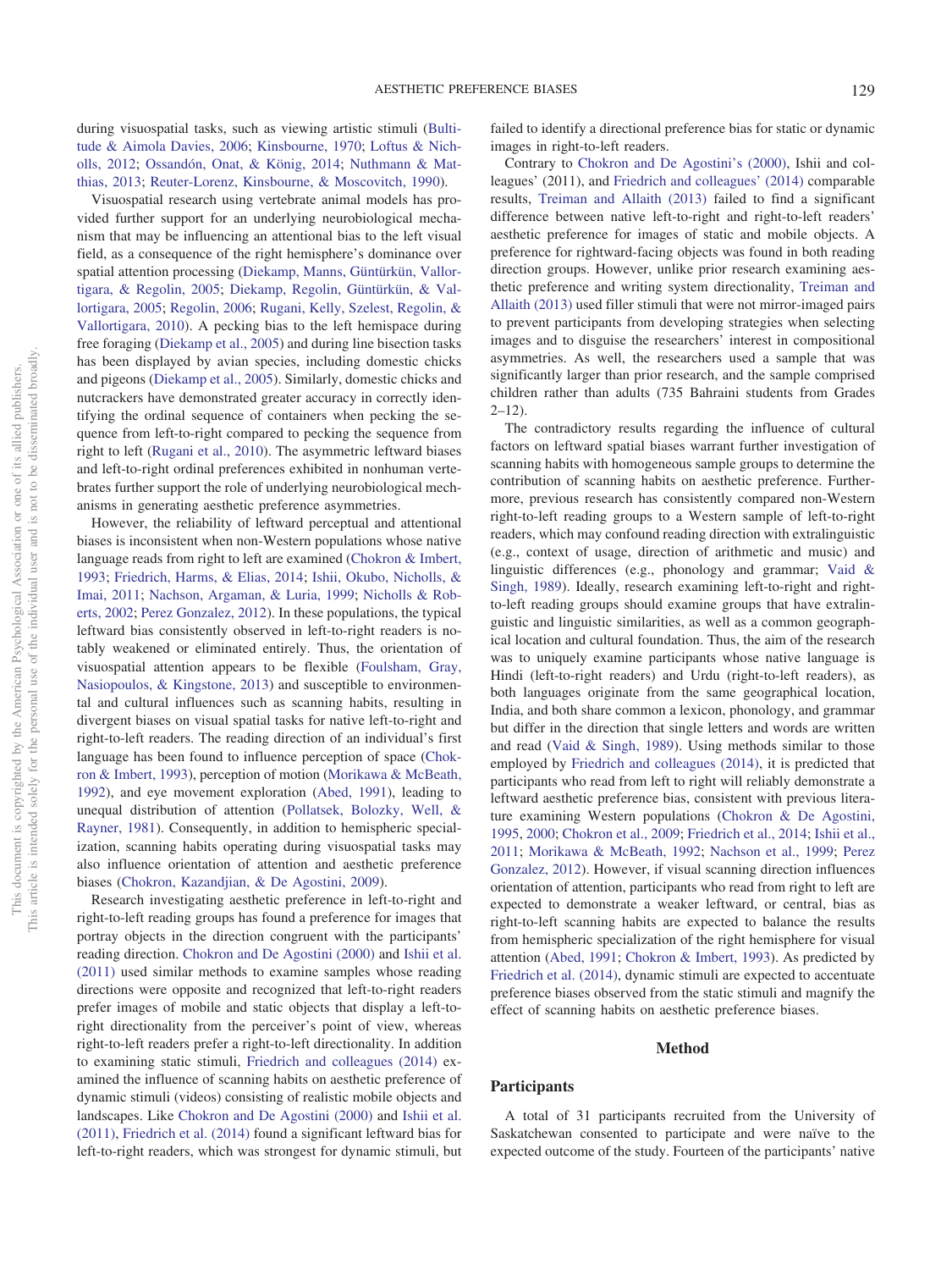language was Hindi ( $M = 24.29$  years,  $SD = 5.21$  years), of whom 9 were male, and 17 participants' native language was Urdu (*M* 24.76 years,  $SD = 5.89$  years), of whom 9 were male. All of the participants were bilingual and fluent in English. The procedures received ethical approval from the University of Saskatchewan Behavioral Research Ethics Board.

# **Stimuli and Procedure**

Participants viewed a total of 160 realistic stimuli, which were composed of four categories with 20 mirror-imaged pairs in each category. The categories consisted of static images of mobile objects, static images of landscapes, dynamic videos of mobile objects, and dynamic videos of landscapes. Landscapes included moving water, wind, aurora borealis, clouds, and lava, whereas mobile objects consisted of animals (e.g., penguins, horses, polar bear, giraffe, dolphins, geese, deer, and moose) and a variety of motorized vehicles (e.g., boat, helicopter, and planes). The dynamic stimuli were selected from YouTube video clips that portrayed direct horizontal movement of landscapes and mobile objects. The videos were shortened to 2 s in length, and a second mirror image of the original video was created using QuickTime Player 10.2. To ensure that the movement maintained a horizontal direction and the participants' attention on the direction of the movement, the videos were 2 s in length [\(Maass, Pagani, & Berta,](#page-4-27) [2007\)](#page-4-27). The static stimuli were created from the dynamic stimuli and consisted of a single screenshot of the video, which was subsequently copied and horizontally flipped to mirror the original image. The images and videos were displayed to the participants on a  $1680 \times 1050$  resolution 22-inch Acer monitor using Microsoft PowerPoint 2011. The 1267 (33.24 degrees)  $\times$  710 (19.19 degrees) to 640 (17.15 degrees)  $\times$  329 (8.96 degrees) resolution images and 1280 (33.57 degrees)  $\times$  720 (19.46 degrees) to 320  $(8.62$  degrees)  $\times$  240 (6.54 degrees) resolution videos were presented subsequently in the middle of the individual slides following presentation of a fixation cross. The 2 s of video played automatically and was looped until stopped by the participant.

Participants were presented 80 pairs of stimuli (original orientation and its mirror image) in two separate blocks. Forty static stimuli were presented in the first block, followed by 40 dynamic stimuli in the second block. Half of the pairs within each block displayed the stimulus with a left-to-right directionality, from the participants' point of view, prior to the right-to-left directionality, which was reversed for the remaining pairs. The order in which the

| тарје т |                              |  |
|---------|------------------------------|--|
|         | Analysis of Variance Results |  |

<span id="page-2-0"></span>Table 1

participant viewed the stimulus in each pair and the order that the pairs of stimuli were presented to the participants were randomized. Participants were required to make a forced-choice decision between the paired stimuli and asked to indicate which stimulus was more aesthetically pleasing. The participants' responses were recorded on a response sheet.

## **Scoring**

A preference score was calculated for each stimulus pair and then totaled for each condition. Stimuli with left-to-right horizontal directionality, from the participants' point of view, was designated a score of  $-1$ , whereas stimuli with right-to-left horizontal directionality was designated a score of  $+1$ , allowing scores in each of the four categories to range from  $-20$  to  $+20$ . Thus, a negative score indicated a left-to-right directionality preference.

## **Results**

Direction preference was analyzed with a 2 Stimulus Form (Image, Video)  $\times$  2 Content (Mobile Object, Landscape)  $\times$  2 Reading Direction (Left-to-Right, Right-to-Left) mixed-measures analysis of variance (ANOVA). A Bonferroni adjusted alpha level of 0.0167 (.05/3) was used to test the three a priori hypotheses. There was a significant effect for stimulus form,  $F(1, 29) = 9.548$ ,  $p = .004$ ,  $\eta^2 = .248$ , where a greater left-to-right preference was found for videos,  $M = -6.39$ ,  $SD = 10.01$ , compared to images,  $M = -1.89$ ,  $SD = 4.87$ . A significant effect was also found for reading direction,  $F(1, 29) = 8.188$ ,  $p = .008$ ,  $\eta^2 = .220$ , where left-to-right readers demonstrated a stronger preference bias,  $M = -7.61$ ,  $SD = 6.71$ , compared to right-to-left readers,  $M = -.68$ ,  $SD = 6.71$ . However, there was no significant main effect of content,  $F(1, 29) = .505$ ,  $p = .483$ ,  $\eta^2 = .017$ . As well, no significant interactions were found (see [Table 1\)](#page-2-0).

To determine if a left-to-right directionality preference was present, one-sample *t* tests were conducted for each stimulus type to compare the mean to a test value of zero. Following Bonferroni adjustment of alpha levels to 0.0125 (0.05/4), left-to-right readers showed a left-to-right preference for images of mobile objects,  $t(13) = -3.426$ ,  $p = .005$ , 95% CI [-7.74, -1.98],  $d = -1.900$ ; images of landscapes,  $t(13) = -3.259$ ,  $p = .006$ , 95% CI  $[-7.65, -1.77], d = -1.807$ ; videos of mobile objects,  $t(13) = -4.021, p = .001, 95\% \text{ CI} [-16.57, -5.71], d = -2.230;$ and videos of landscapes,  $t(13) = -3.191$ ,  $p = .007, 95\%$  CI

| Interaction                                               | F     | df   | Significance | $\eta_{\rm p}^2$ | SS       |
|-----------------------------------------------------------|-------|------|--------------|------------------|----------|
| Stimulus Form                                             | 9.548 | 1.29 | .004         | .248             | 621.290  |
| Content                                                   | .505  | 1.29 | .483         | .017             | 8.952    |
| Reading Direction                                         | 8.188 | 1.29 | .008         | .220             | 1475.115 |
| Stimulus Form $\times$ Reading Direction                  | .619  | 1.29 | .438         | .021             | 40.258   |
| Content $\times$ Reading Direction                        | .105  | 1.29 | .749         | .004             | 1.855    |
| Stimulus Form $\times$ Content                            | .009  | 1.29 | .755         | .003             | .934     |
| Stimulus Form $\times$ Content $\times$ Reading Direction | .717  | 1.29 | .404         | .024             | 6.740    |

*Note.* The main effects and interactions resulting from the 2 (Stimulus Form [Image, Video])  $\times$  2 (Content [Mobile, Landscape]) 2 (Reading Direction [Left-to-Right, Right-to-Left]) mixed-measures analysis of variance.  $SS = sum of squares$ .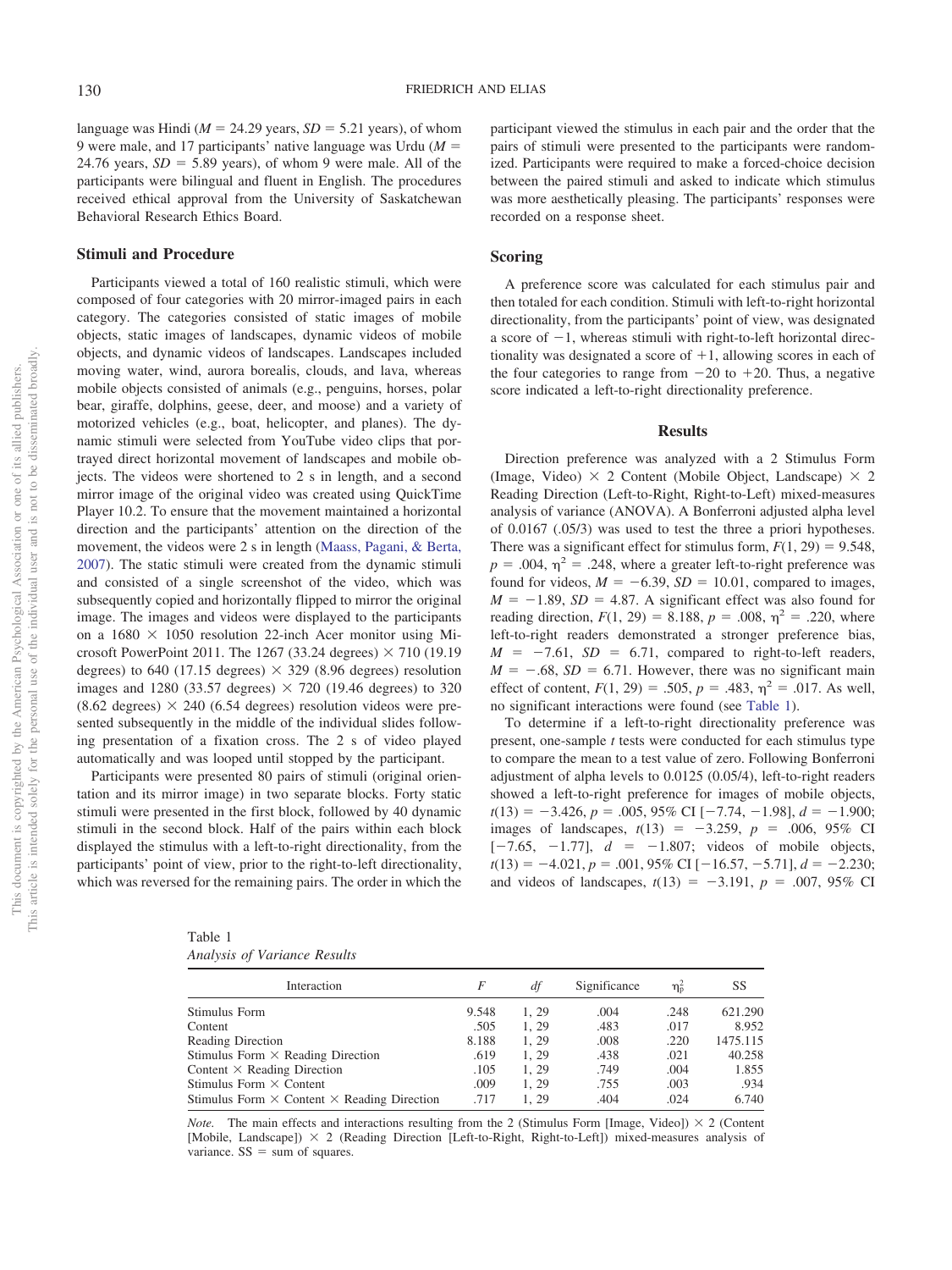$[-15.68, -3.74]$ ,  $d = -1.770$ . However, right-to-left readers failed to show a preference bias for images of mobile objects,  $t(16) = .511, p = .616, 95\% \text{ CI } [-2.00, 3.42], d = 0.256; \text{images}$ of landscapes,  $t(16) = .951$ ,  $p = .356$ ,  $95\%$  CI [-1.38, 3.96],  $d =$ .476; videos of mobile objects,  $t(16) = -1.05$ ,  $p = .309$ , 95% CI  $[-6.74, 2.04], d = -0.525;$  and videos of landscapes,  $t(16) = -.946$ ,  $p = .358$ , 95% CI [-7.22, 2.52],  $d = -.473$  (see [Table 2\)](#page-3-0).

## **Discussion**

Consistent with previous literature examining visuospatial biases of left-to-right and right-to-left readers, the two reading groups in the current experiment demonstrated different preference biases. Similar to previous research examining Western populations, participants whose native language reads from left to right (Hindi) demonstrated a strong preference for stimuli with a leftto-right directionality from the perceivers' point of view. However, participants whose native language reads from right to left (Urdu) failed to demonstrate a lateral preference bias for all stimuli. Consistent with [Friedrich and colleagues \(2014\)](#page-4-20) and inconsistent with [Chokron and De Agostini \(2000\)](#page-4-25) and [Ishii and](#page-4-21) [colleagues \(2011\),](#page-4-21) the directionality preference observed by both reading groups was independent of the type of object portrayed in the stimuli (i.e., mobile object or landscape) and dependent on the directionality depicted in the image or video. As well, the magnitude of the bias demonstrated by both reading direction groups was larger for the dynamic stimuli compared to static stimuli, suggesting that dynamic stimuli should be used as a tool to magnify the occurrence of lateral biases.

Asymmetrical aesthetic preference biases influenced by perceptual and attentional biases toward the left hemifield are often explained by the preferential activation of the right hemisphere that distributes attention to the left visual field and increases the salience of features located in the left hemispace [\(Bowers &](#page-4-10) [Heilman, 1980\)](#page-4-10). The exact underlying neurological mechanisms responsible for the increased salience of features located in the left hemispace are currently debated [\(Thiebaut de Schotten et al.,](#page-5-8) [2011;](#page-5-8) [Ossandón et al., 2014;](#page-5-10) [Reuter-Lorenz et al., 1990\)](#page-5-12). However, according to the processing-efficiency model, the directionality of a stimulus, specifically left-to-right directionality, appears to draw the participants' gaze to the right portion of the picture, consequently allowing the majority of the stimulus to be positioned within the left visual field and primarily processed by the right hemisphere [\(Beaumont, 1985\)](#page-4-6). However, the fluent gaze bias to the right portion of the image, resulting in efficient visual processing, appears to be moderated by one's native reading direction. Thus, the preference asymmetry resulting from the leftward attentional bias is strengthened by left-to-right script direction (congruent) or weakened by right-to-left script direction (incongruent). This pattern of results provides evidence that the strength of the preference asymmetry is influenced by behavioral biases, such as scanning habits developed from reading direction, and neural and anatomical asymmetries in spatial attention mechanisms localized in the right parietal and frontal cortices [\(Szcz](#page-5-22)[epanski & Kastner, 2013;](#page-5-22) [Thiebaut de Schotten et al., 2011\)](#page-5-8).

Left-to-right and right-to-left readers show different perceptual biases in line bisection tasks [\(Chokron, Bernard, & Imbert, 1997;](#page-4-28) [Chokron & Imbert, 1993;](#page-4-19) [Chokron & De Agostini, 1995\)](#page-4-26), aesthetic preference tasks [\(Chokron & De Agostini, 2000;](#page-4-25) [Friedrich et al.,](#page-4-20) [2014;](#page-4-20) [Ishii et al., 2011;](#page-4-21) [Nachson et al., 1999;](#page-5-15) [Perez Gonzalez,](#page-5-17) [2012\)](#page-5-17), and lighting tasks [\(Smith & Elias, 2013\)](#page-5-23). Additionally, manipulation of scanning direction has also been found to influence perceptual and attentional biases. During line bisection tasks [\(Brodie & Pettigrew, 1996\)](#page-4-29) and face perception [\(Butler & Harvey,](#page-4-30) [2006\)](#page-4-30), the direction and magnitude of perceptual biases have been found to be influenced by the manipulation of scan direction and eye movement, with biases deviating toward the direction from which the scan is initiated.

Researchers have previously demonstrated that it is not the final fixation point but rather saccades that are influenced by reading direction and cultural factors [\(Abed, 1991;](#page-4-23) [Chokron et al., 2009\)](#page-4-24). Research investigating right-to-left readers' visual gaze pathway during spatial attention tasks with eye tracking is limited. Recently, left-to-right readers were found to identify targets faster when they were located in the upper-left quadrant compared to the upper-right quadrant during a visual search task, whereas right-toleft readers showed no difference in search time for targets located in the upper-right and upper-left quadrants [\(Smith, 2013\)](#page-5-24). This suggests that reading direction influences location of attention, as well as initial fixation, and that writing system directionality may interact with the right hemisphere dominance for visuospatial information.

Although both experimental groups were bilingual and highly trained in English, which restricts the generalization of the results to groups who have opposite native writing systems, the specific examination of native Hindi and Urdu readers allowed for a more controlled investigation of aesthetic preference. Furthermore, the examination of two non-Western reading groups limited the influence of potentially confounding variables stemming from differences between Western left-to-right readers and non-Western right-to-left readers. With efforts to limit the influence of additional cultural factors in the current experiment, the results were

<span id="page-3-0"></span>Table 2

*Response Bias in Left-to-Right and Right-to-Left Readers*

|                                                                                      | Left-to-right readers |                                                                     |                                                                                | Right-to-left readers |                                                            |                                                                          |
|--------------------------------------------------------------------------------------|-----------------------|---------------------------------------------------------------------|--------------------------------------------------------------------------------|-----------------------|------------------------------------------------------------|--------------------------------------------------------------------------|
| <b>Stimulus</b>                                                                      | n                     | M(SD)                                                               | 95% CI                                                                         | n                     | M(SD)                                                      | 95% CI                                                                   |
| Mobile object videos<br>Landscape videos<br>Mobile object images<br>Landscape images | 14<br>14<br>14<br>14  | $-11.14(10.37)$<br>$-9.71(11.39)$<br>$-4.86(5.30)$<br>$-4.71(5.41)$ | $[-16.57, -5.71]$<br>$[-15.68, -3.74]$<br>$[-7.64, -2.08]$<br>$[-7.54, -1.88]$ | 17<br>17<br>17<br>17  | $-2.35(9.23)$<br>$-2.35(10.25)$<br>.71(5.70)<br>1.29(5.61) | $[-6.74, 2.04]$<br>$[-7.22, 2.52]$<br>$[-2.00, 3.42]$<br>$[-1.38, 3.96]$ |

*Note.*  $CI =$  confidence interval.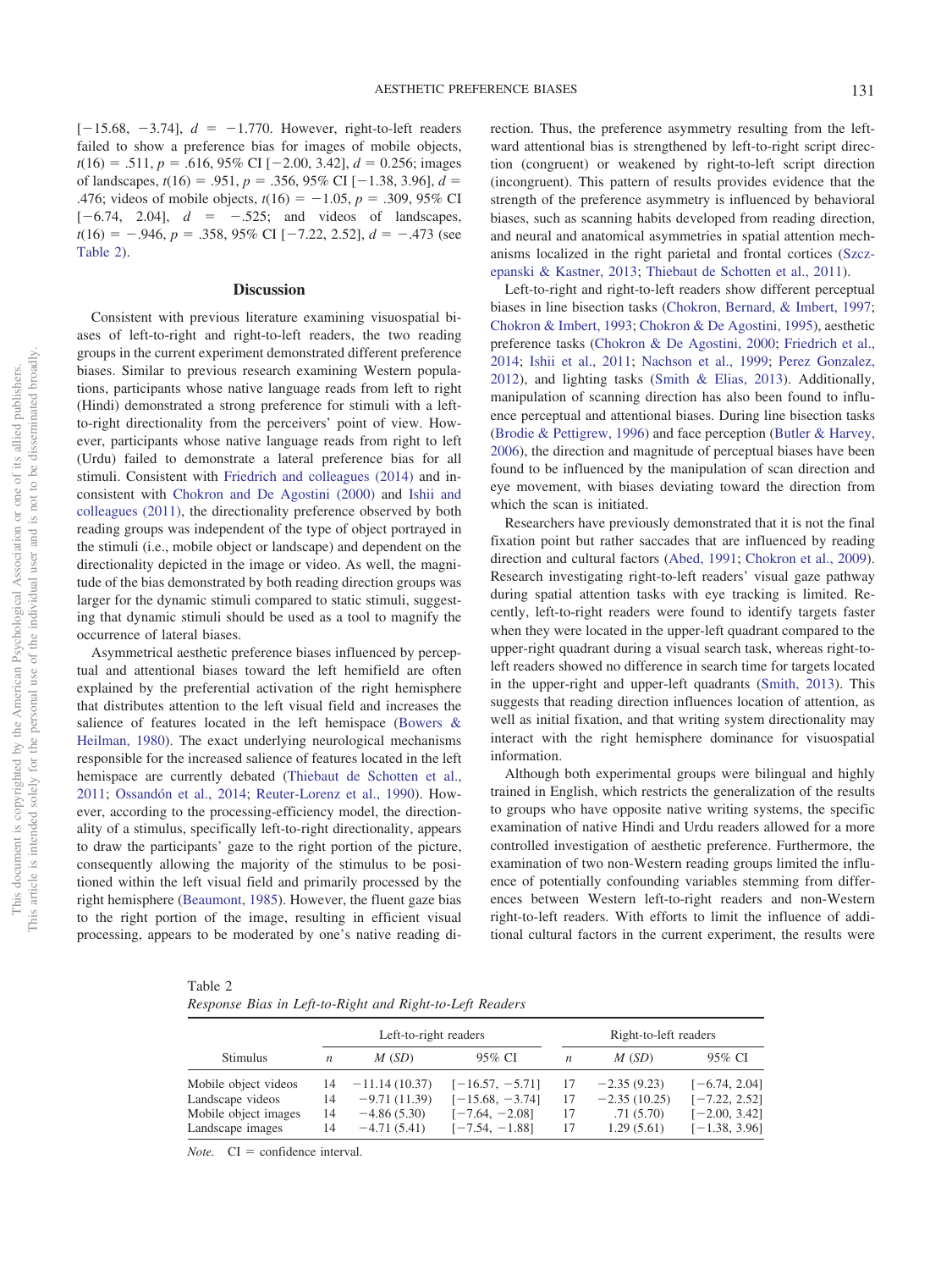consistent with previous literature identifying a difference in aesthetic preference when examining left-to-right and right-to-left readers. Comparing two reading groups that have extralinguistic and linguistic similarities and who originate from a common geographical location strengthened the results of the study. These similarities reduced the potential influence of cultural differences on aesthetic preference biases and improved isolation of the variable of interest, writing system directionality. The research sheds further light on the currently debated topic of moderating effects of script direction on underlying neurobiological mechanisms that influence aesthetic preference for asymmetrical stimuli [\(Suitner &](#page-5-25) [McManus, 2011\)](#page-5-25).

### **References**

- <span id="page-4-23"></span>Abed, F. (1991). Cultural influences on visual scanning patterns. *Journal of Cross-Cultural Psychology, 22,* 525–534. [http://dx.doi.org/10.1177/](http://dx.doi.org/10.1177/0022022191224006) [0022022191224006](http://dx.doi.org/10.1177/0022022191224006)
- Bartolomeo, P., Thiebaut de Schotten, M., & Chica, A. B. (2012). Brain networks of visuospatial attention and their disruption in visual neglect. *Frontiers in Human Neuroscience, 6,* 110. [http://dx.doi.org/10.3389/](http://dx.doi.org/10.3389/fnhum.2012.00110) [fnhum.2012.00110](http://dx.doi.org/10.3389/fnhum.2012.00110)
- <span id="page-4-6"></span>Beaumont, J. G. (1985). Lateral organization and aesthetic preference: The importance of peripheral visual asymmetries. *Neuropsychologia, 23,* 103–113. [http://dx.doi.org/10.1016/0028-3932\(85\)90048-X](http://dx.doi.org/10.1016/0028-3932%2885%2990048-X)
- <span id="page-4-10"></span>Bowers, D., & Heilman, K. M. (1980). Pseudoneglect: Effects of hemispace on a tactile line bisection task. *Neuropsychologia*, 18, 491-498. [http://dx.doi.org/10.1016/0028-3932\(80\)90151-7](http://dx.doi.org/10.1016/0028-3932%2880%2990151-7)
- <span id="page-4-29"></span>Brodie, E. E., & Pettigrew, L. E. (1996). Is left always right? Directional deviations in visual line bisection as a function of hand and initial scanning direction. *Neuropsychologia*, 34, 467-470.
- <span id="page-4-15"></span>Bultitude, J. H., & Aimola Davies, A. M. (2006). Putting attention on the line: Investigating the activation-orientation hypothesis of pseudoneglect. *Neuropsychologia, 44,* 1849 –1858. [http://dx.doi.org/10.1016/j](http://dx.doi.org/10.1016/j.neuropsychologia.2006.03.001) [.neuropsychologia.2006.03.001](http://dx.doi.org/10.1016/j.neuropsychologia.2006.03.001)
- <span id="page-4-30"></span>Butler, S. H., & Harvey, M. (2006). Perceptual biases in chimeric face processing: Eye-movement patterns cannot explain it all. *Brain Research, 1124,* 96 –99. <http://dx.doi.org/10.1016/j.brainres.2006.09.069>
- <span id="page-4-28"></span>Chokron, S., Bernard, J. M., & Imbert, M. (1997). Length representation in normal and neglect subjects with opposite reading habits studied through a line extension task. *Cortex: A Journal Devoted to the Study of the Nervous System and Behavior, 33,* 47– 64. [http://dx.doi.org/10.1016/](http://dx.doi.org/10.1016/S0010-9452%2897%2980004-4) [S0010-9452\(97\)80004-4](http://dx.doi.org/10.1016/S0010-9452%2897%2980004-4)
- <span id="page-4-26"></span>Chokron, S., & De Agostini, M. (1995). Reading habits and line bisection: A developmental approach. *Cognitive Brain Research, 3,* 51–58. [http://](http://dx.doi.org/10.1016/0926-6410%2895%2900018-6) [dx.doi.org/10.1016/0926-6410\(95\)00018-6](http://dx.doi.org/10.1016/0926-6410%2895%2900018-6)
- <span id="page-4-25"></span>Chokron, S., & De Agostini, M. (2000). Reading habits influence aesthetic preference. *Cognitive Brain Research, 10, 45*-49. [http://dx.doi.org/10](http://dx.doi.org/10.1016/S0926-6410%2800%2900021-5) [.1016/S0926-6410\(00\)00021-5](http://dx.doi.org/10.1016/S0926-6410%2800%2900021-5)
- <span id="page-4-19"></span>Chokron, S., & Imbert, M. (1993). Influence of reading habits on line bisection. *Cognitive Brain Research, 1,* 219 –222. [http://dx.doi.org/10](http://dx.doi.org/10.1016/0926-6410%2893%2990005-P) [.1016/0926-6410\(93\)90005-P](http://dx.doi.org/10.1016/0926-6410%2893%2990005-P)
- <span id="page-4-24"></span>Chokron, S., Kazandjian, S., & De Agostini, M. (2009). Effects of reading direction on visuospatial organization: A critical review. In A. Gari & K. Mylonas (Eds.), *Quod erat demonstrandum: From Herodotus' ethnographic journeys to cross-cultural research* (pp. 107–114). Athens, Greece: Pedio Books Publishing.
- <span id="page-4-7"></span>Christman, S., & Pinger, K. (1997). Lateral biases in aesthetic preferences: Pictorial dimensions and neural mechanisms. *Laterality, 2,* 155–175. <http://dx.doi.org/10.1080/713754266>
- <span id="page-4-0"></span>Conesa, J., Brunold-Conesa, C., & Miron, M. (1995). Incidence of the half-left profile pose in single-subject portraits. *Perceptual and Motor Skills, 81,* 920 –922. <http://dx.doi.org/10.2466/pms.1995.81.3.920>
- <span id="page-4-13"></span>Corbetta, M., Kincade, J. M., Ollinger, J. M., McAvoy, M. P., & Shulman, G. L. (2000). Voluntary orienting is dissociated from target detection in human posterior parietal cortex. *Nature neuroscience, 3,* 292–297. [http://](http://dx.doi.org/10.1038/73009) [dx.doi.org/10.1038/73009](http://dx.doi.org/10.1038/73009)
- <span id="page-4-17"></span>Diekamp, B., Manns, M., Güntürkün, O., Vallortigara, G., & Regolin, L. (2005). Line bisection error and pseudoneglect in birds. *Journal of Psychophysiology, 19,* 154. [http://dx.doi.org/10.1027/0269-8803.19.2](http://dx.doi.org/10.1027/0269-8803.19.2.106) [.106](http://dx.doi.org/10.1027/0269-8803.19.2.106)
- <span id="page-4-18"></span>Diekamp, B., Regolin, L., Güntürkün, O., & Vallortigara, G. (2005). A left-sided visuospatial bias in birds. *Current Biology, 15,* R372–R373. <http://dx.doi.org/10.1016/j.cub.2005.05.017>
- <span id="page-4-22"></span>Foulsham, T., Gray, A., Nasiopoulos, E., & Kingstone, A. (2013). Leftward biases in picture scanning and line bisection: A gaze-contingent window study. *Vision Research, 78,* 14 –25. [http://dx.doi.org/10.1016/j](http://dx.doi.org/10.1016/j.visres.2012.12.001) [.visres.2012.12.001](http://dx.doi.org/10.1016/j.visres.2012.12.001)
- <span id="page-4-14"></span>Foxe, J. J., McCourt, M. E., & Javitt, D. C. (2003). Right hemisphere control of visuospatial attention: Line-bisection judgments evaluated with high-density electrical mapping and source analysis. *NeuroImage, 19,* 710 –726. [http://dx.doi.org/10.1016/S1053-8119\(03\)00057-0](http://dx.doi.org/10.1016/S1053-8119%2803%2900057-0)
- <span id="page-4-8"></span>Freimuth, M., & Wapner, S. (1979). The influence of lateral organization on the evaluation of paintings. *British Journal of Psychology, 70,* 211– 218. <http://dx.doi.org/10.1111/j.2044-8295.tb01678.x>
- <span id="page-4-20"></span>Friedrich, T. E., Harms, V. L., & Elias, L. J. (2014). Dynamic stimuli: Accentuating aesthetic preference biases. *Laterality, 19,* 549 –559. [http://](http://dx.doi.org/10.1080/1357650X.2014.886585) [dx.doi.org/10.1080/1357650X.2014.886585](http://dx.doi.org/10.1080/1357650X.2014.886585)
- <span id="page-4-1"></span>Gordon, I. E. (1974). Left and right in Goya's portraits. *Nature, 249,* 197–198. <http://dx.doi.org/10.1038/249197c0>
- <span id="page-4-2"></span>Grüsser, O., Selke, T., & Zynda, B. (1988). Cerebral lateralization and some implications for art, aesthetic perception, and artistic creativity. In I. Rentschler, B. Herzberg, & D. Epstein (Eds.), *Beauty and the brain: Biological aspects of aesthetics* (pp. 257–293). Boston, MA: Birkhauser. [http://dx.doi.org/10.1007/978-3-0348-6350-6\\_12](http://dx.doi.org/10.1007/978-3-0348-6350-6_12)
- <span id="page-4-3"></span>Humphrey, N., & McManus, C. (1973). Status and the left cheek. *New Scientist, 23,* 437– 439. Retrieved from [https://www.ucl.ac.uk/medical](https://www.ucl.ac.uk/medical-education/reprints/1973NewScientist-LeftCheek.pdf)[education/reprints/1973NewScientist-LeftCheek.pdf](https://www.ucl.ac.uk/medical-education/reprints/1973NewScientist-LeftCheek.pdf)
- <span id="page-4-5"></span>Hutchison, J., Thomas, N. A., & Elias, L. (2011). Leftward lighting in advertisements increases advertisement ratings and purchase intention. *Laterality, 16,* 423– 432. <http://dx.doi.org/10.1080/13576501003702663>
- <span id="page-4-21"></span>Ishii, Y., Okubo, M., Nicholls, M. E., & Imai, H. (2011). Lateral biases and reading direction: A dissociation between aesthetic preference and line bisection. *Brain and Cognition, 75,* 242–247. [http://dx.doi.org/10.1016/](http://dx.doi.org/10.1016/j.bandc.2010.12.005) [j.bandc.2010.12.005](http://dx.doi.org/10.1016/j.bandc.2010.12.005)
- <span id="page-4-11"></span>Jewell, G., & McCourt, M. E. (2000). Pseudoneglect: A review and meta-analysis of performance factors in line bisection tasks. *Neuropsychologia, 38,* 93–110. [http://dx.doi.org/10.1016/S0028-](http://dx.doi.org/10.1016/S0028-3932%2899%2900045-7) [3932\(99\)00045-7](http://dx.doi.org/10.1016/S0028-3932%2899%2900045-7)
- <span id="page-4-12"></span>Kinsbourne, M. (1970). The cerebral basis of lateral asymmetries in attention. *Acta psychologica, 33,* 193–201. [http://dx.doi.org/10.1016/001-](http://dx.doi.org/10.1016/001-6918%2870%2990132-0) [6918\(70\)90132-0](http://dx.doi.org/10.1016/001-6918%2870%2990132-0)
- <span id="page-4-4"></span>LaBar, M. (1973). Turning the left cheek examined using modern photography. *Nature, 245,* 338. <http://dx.doi.org/10.1038/245338a0>
- <span id="page-4-9"></span>Levy, J. (1976). Lateral dominance and aesthetic preference. *Neuropsychologia, 14,* 431– 445. [http://dx.doi.org/10.1016/0028-](http://dx.doi.org/10.1016/0028-3932%2876%2990072-5) [3932\(76\)90072-5](http://dx.doi.org/10.1016/0028-3932%2876%2990072-5)
- <span id="page-4-16"></span>Loftus, A. M., & Nicholls, M. E. R. (2012). Testing the activationorientation account of spatial attentional asymmetries using transcranial direct current stimulation. *Neuropsychologia, 50,* 2573–2576. [http://dx](http://dx.doi.org/10.1016/j.neuropsychologia.2012.07.003) [.doi.org/10.1016/j.neuropsychologia.2012.07.003](http://dx.doi.org/10.1016/j.neuropsychologia.2012.07.003)
- <span id="page-4-27"></span>Maass, A., Pagani, D., & Berta, E. (2007). How beautiful is the goal and how violent is the fistfight? Spatial bias in the interpretation of human behavior. *Social Cognition, 25,* 833– 852. [http://dx.doi.org/10.1521/soco](http://dx.doi.org/10.1521/soco.2007.25.6.833) [.2007.25.6.833](http://dx.doi.org/10.1521/soco.2007.25.6.833)